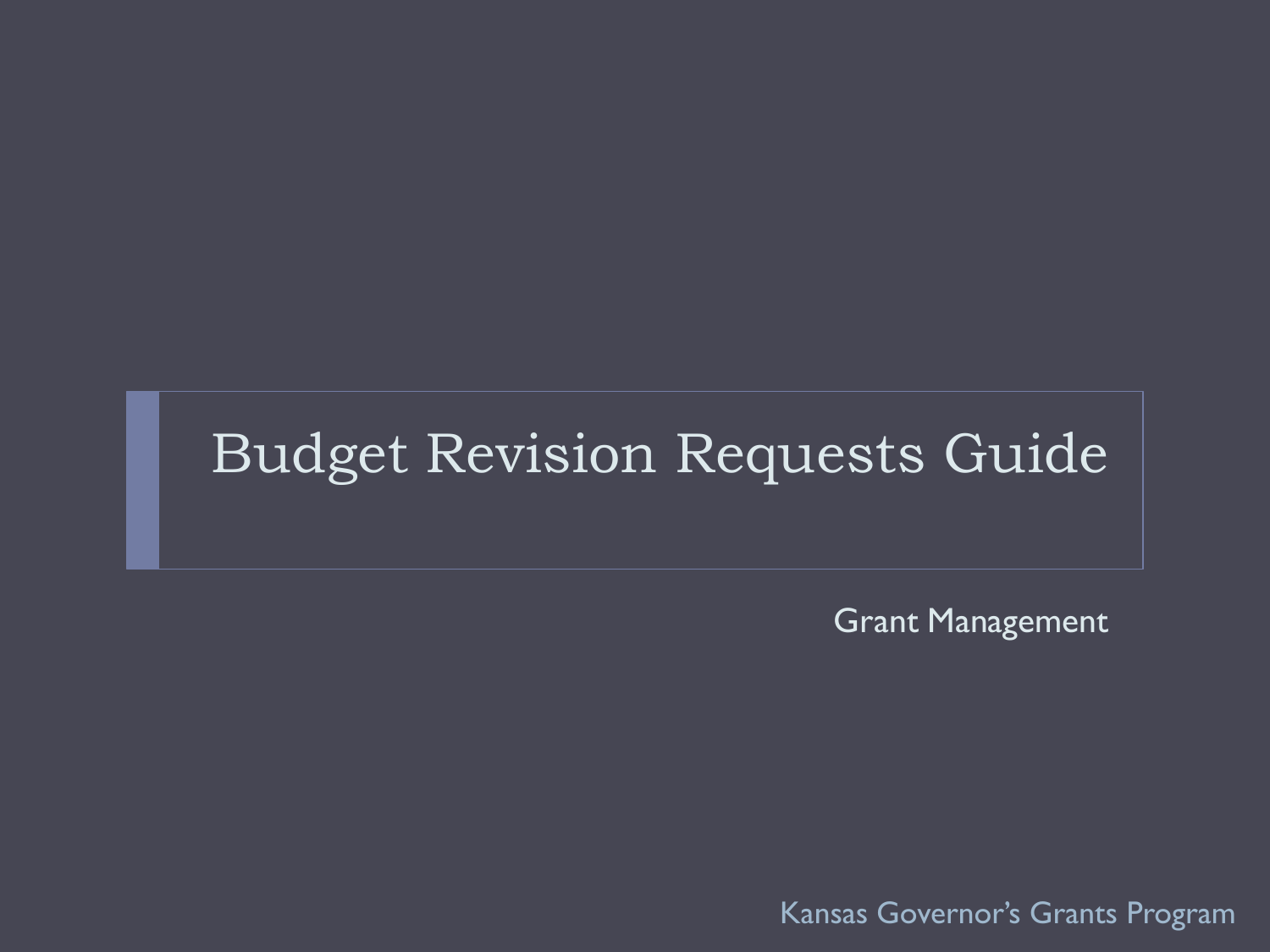## Budget Revision Requests

- **Best practice is to submit requests as the needs arise to ensure prior approval for all grant expenditures.**
- **Will not be accepted in last 30 days of grant project period**
- Review budget grant solicitation and grant assurances to ensure all requested line items are allowable costs.
- Justification letter
- **Budget changes submitted on portal**
- ▶ Submit tab / Submit Revision button
	- Print the "Submission was Successful" message
- **Projection of Final Expenditures**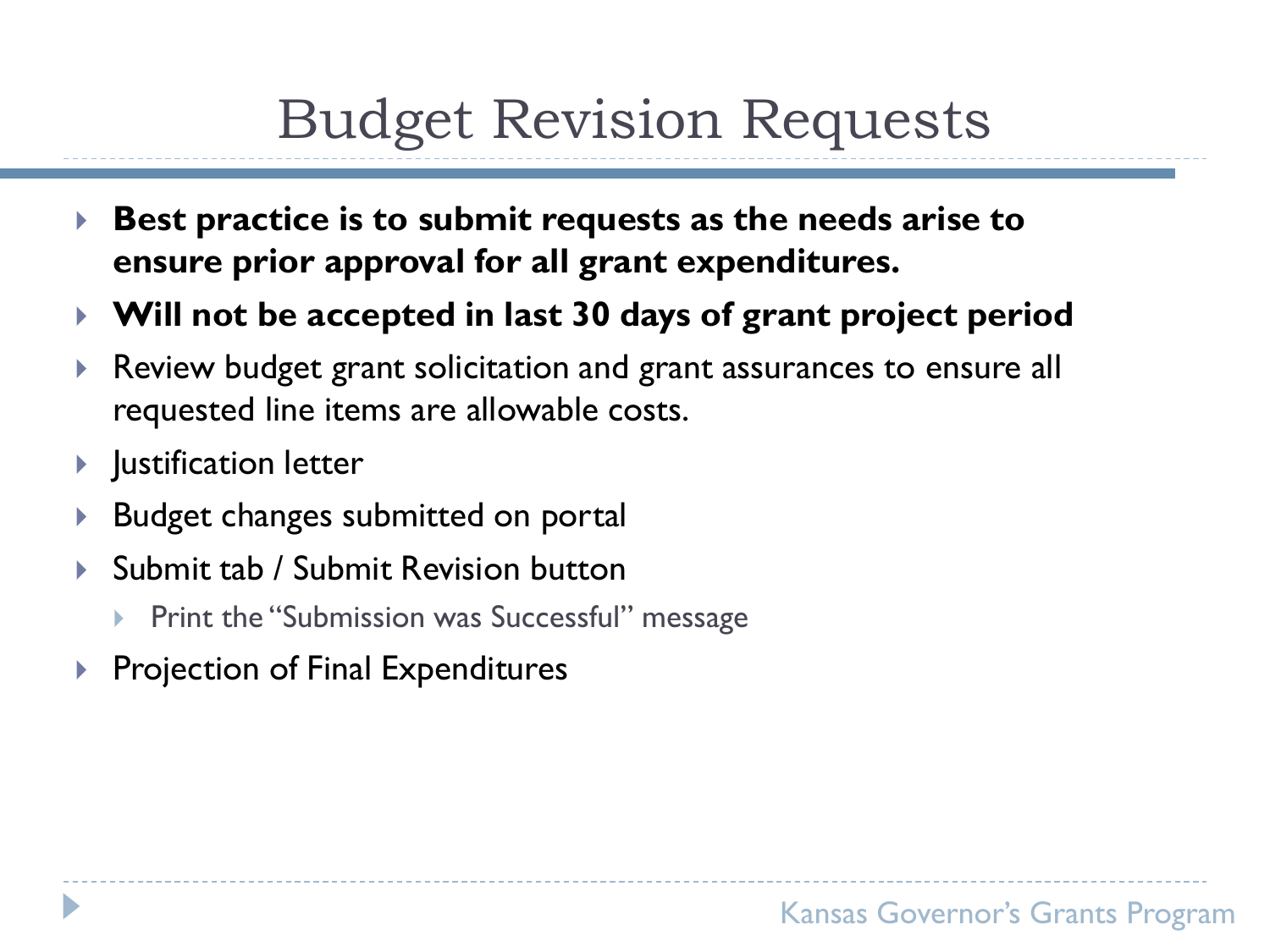# Justification Letter

- Be certain to upload a letter explaining why you are requesting changes to the budget and explain the changes you are requesting by line item. Upload the budget revision request letter at the same time as the budget revision. Once the budget revision is submitted the grant portal will not accept attachments until the budget is either approved or denied.
- **I** Justification letter
	- **Agency letterhead**
	- Explanation address supplanting issues if applicable
	- Budget change summary
	- Effective date needed to be retroactive
	- Uploaded as an attachment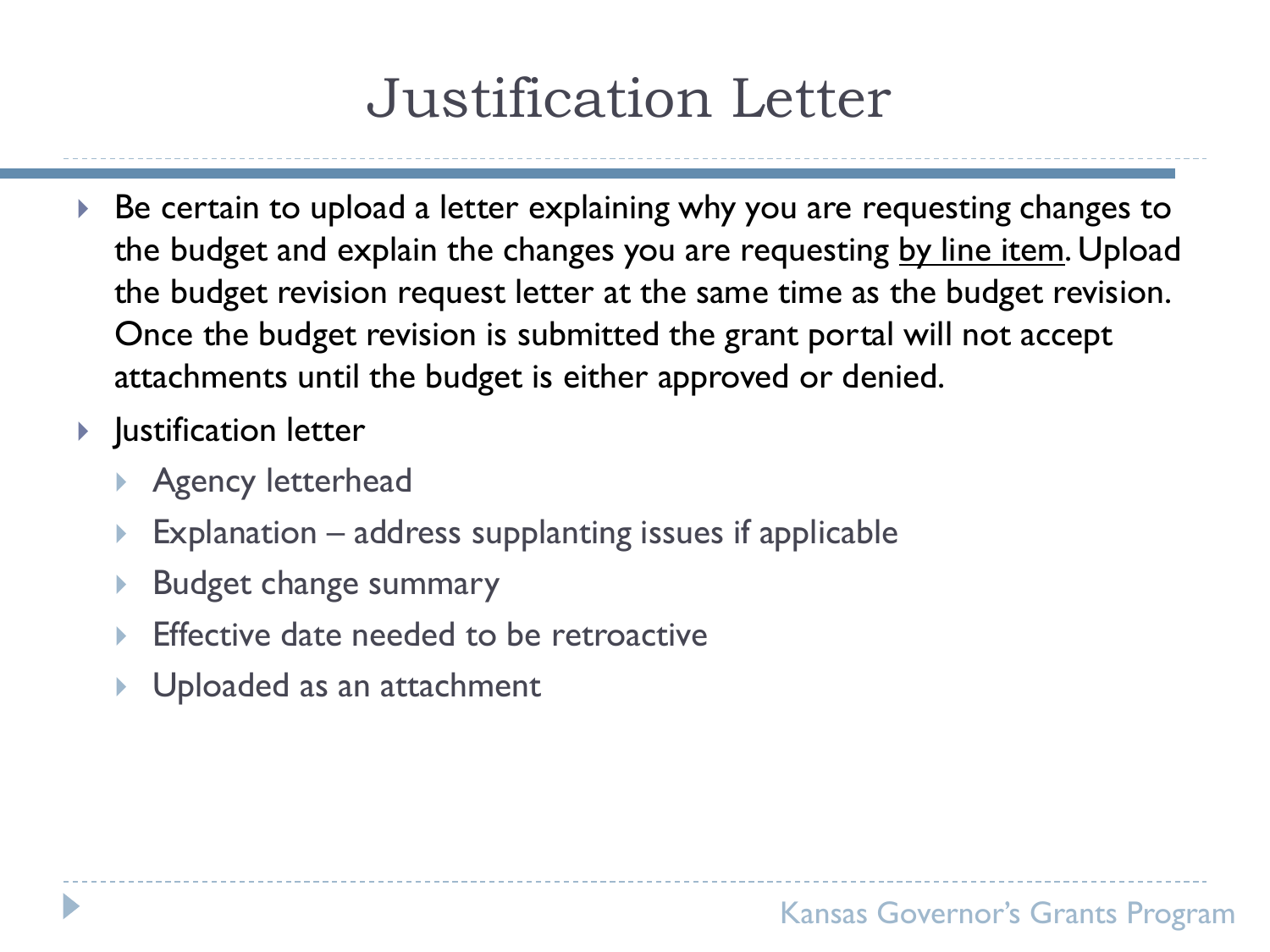When the justification letter is prepared, click on the 'Attachments' tab at the top of the screen.

| <b>FRAIISAS</b>                                                  | Grant Portal                                                                                                                                                                                                                                                                                                                                                                    |  |
|------------------------------------------------------------------|---------------------------------------------------------------------------------------------------------------------------------------------------------------------------------------------------------------------------------------------------------------------------------------------------------------------------------------------------------------------------------|--|
| My Account<br>Home<br>Change E-mail<br>Change Password           | <b>Project Number SAMPLE-AWARD</b><br><b>Attachments</b><br>General Info.<br>Budget<br>Reports<br>Submit                                                                                                                                                                                                                                                                        |  |
| Log Out<br>Site Navigation<br>Grant Portal<br>Home<br>Contact Us | <b>Attachment Confirmation</b><br>Use the tabs above to navigate through the application process.<br>The minimum number of attachments required for this grant application have<br>been uploaded. More attachments may be added by selecting the link below. If<br>there are not any additional attachments, continue to another section by<br>selecting one of the tabs above. |  |
| << Governor's Grants<br>Program home page<br><< Kansas Web site  | If this was the last section that needed to be completed for this application,<br>please move directly to the Submit tab. If for any reason the information in this<br>section needs modified, this can be done in the Submit tab.<br>Add Attachment                                                                                                                            |  |

The portal will display the Attachment Confirmation page. Click on the 'Add Attachment' button on the bottom of the screen.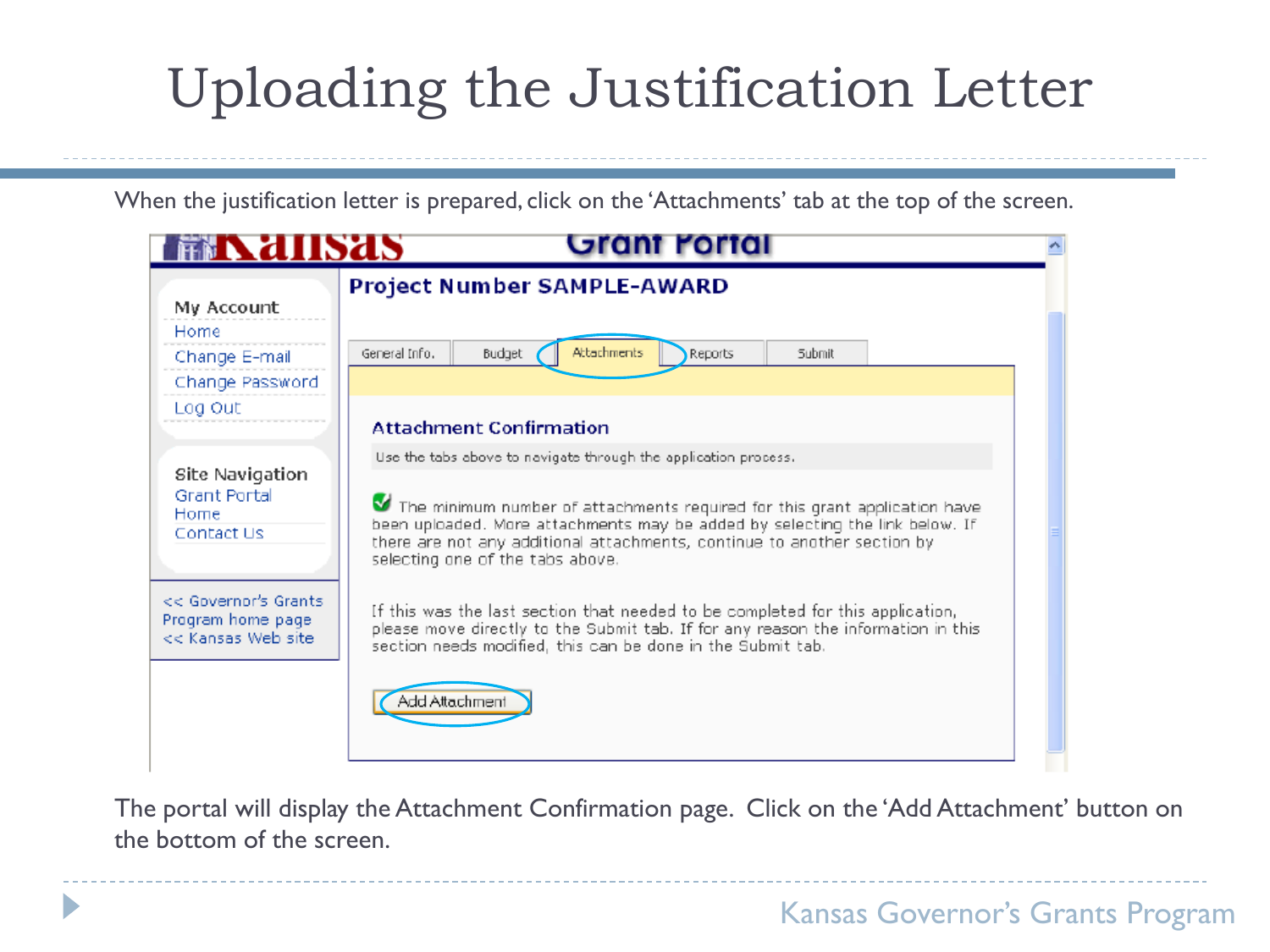| <b>THE ANNUAL CONTRACTOR</b>                                    |                                                                                         | -- |
|-----------------------------------------------------------------|-----------------------------------------------------------------------------------------|----|
| My Account                                                      | <b>Project Number SAMPLE-AWARD</b>                                                      |    |
| Home                                                            |                                                                                         |    |
| Change E-mail                                                   | Attachments<br>General Info.<br>Budget<br>Submit<br>Reports                             |    |
| Change Password<br>Log Out                                      |                                                                                         |    |
|                                                                 | <b>Attachments</b>                                                                      |    |
| Site Navigation                                                 | Use the tabs above to navigate through the application process.                         |    |
| <b>Grant Portal</b><br>Home<br>Contact Us                       | To complete this section of the grant application upload at least 0 files.              |    |
|                                                                 | Files associated with this grant.                                                       |    |
| << Governor's Grants<br>Program home page<br><< Kansas Web site | <b>Title</b><br><b>Action</b><br>Type<br>Name                                           |    |
|                                                                 | <b>Attached Files</b><br><b>Action</b><br><b>Title</b><br>Req.<br>Done<br>Type:<br>Name |    |
|                                                                 |                                                                                         |    |
|                                                                 | Add Attachment                                                                          |    |
|                                                                 |                                                                                         |    |

The portal will now display a list of any files previously added as an attachment. (In this example, there are not files already attached.) Click on the 'Add Attachment' button on the bottom of the screen.

D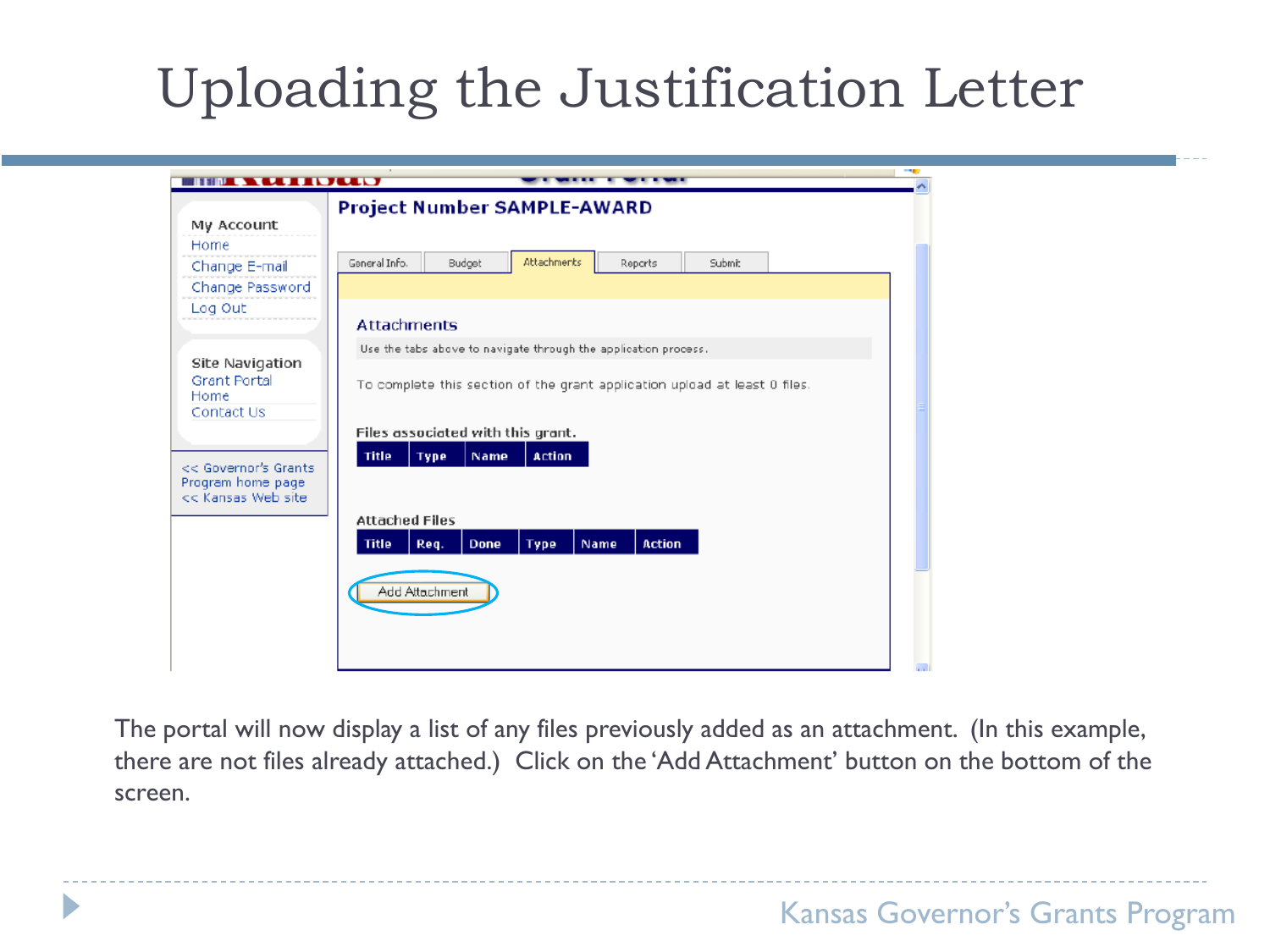| FINNING ST                                            | Grant Portal                                                                                                                                                       |  |
|-------------------------------------------------------|--------------------------------------------------------------------------------------------------------------------------------------------------------------------|--|
|                                                       | Project Number SAMPLE-AWARD                                                                                                                                        |  |
| My Account<br>Home                                    |                                                                                                                                                                    |  |
| Change E-mail                                         | <b>Attachments</b><br>General Info.<br>Budget<br>Submit<br><b>Reports</b>                                                                                          |  |
| Change Password                                       |                                                                                                                                                                    |  |
| Log Out                                               | Attachments: Add File                                                                                                                                              |  |
|                                                       | Use the tabs above to navigate through the application process.                                                                                                    |  |
| Site Navigation<br>Grant Portal<br>Home<br>Contact Us | Select the Browse button to locate a file to be uploaded. Comments, which will<br>only be visible to the grant applicant, may be added to the file being uploaded. |  |
| << Governor's Grants                                  | Browse.<br>Upload:                                                                                                                                                 |  |
| Program home page<br>kk Kansas Web site               | Comments:                                                                                                                                                          |  |
|                                                       | Save<br>Cancel                                                                                                                                                     |  |
|                                                       |                                                                                                                                                                    |  |
|                                                       |                                                                                                                                                                    |  |

Click on the 'Browse' button to find the file that will be attached to the budget revision request.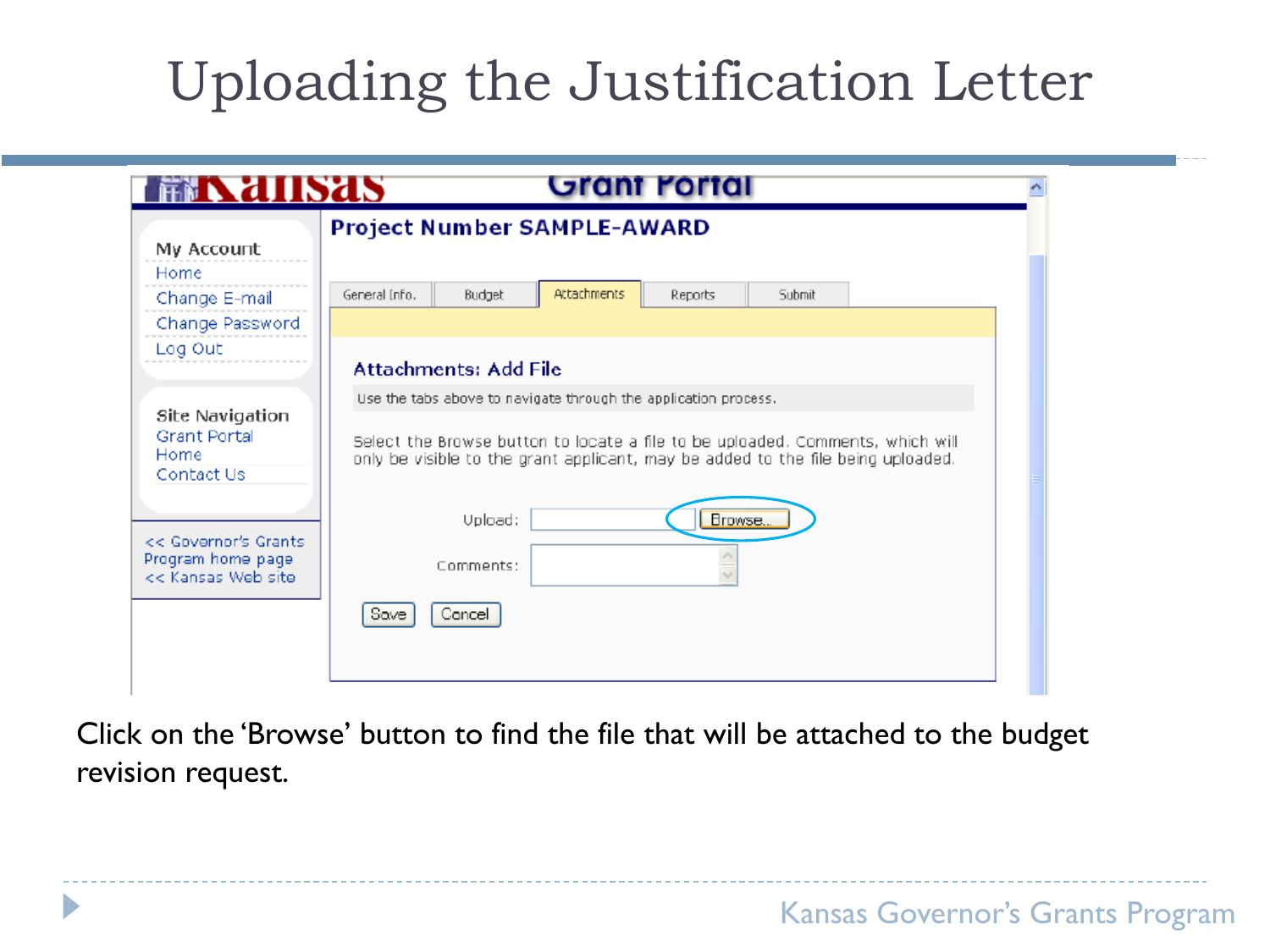| Lock in: My Documents<br>←面前图~<br>$\vert \cdot \vert$                                                                                                                                                                                                                                               |                                                                               |  |
|-----------------------------------------------------------------------------------------------------------------------------------------------------------------------------------------------------------------------------------------------------------------------------------------------------|-------------------------------------------------------------------------------|--|
| Carel User Files<br><b>My Data Sources</b><br>My Recent<br>My eBooks<br>Documents<br>My Music<br><mark>凸</mark> My Pictures<br><b>D</b> QPPriv<br>Desktop<br><b>WebEx</b><br>Budget Detail Worksheet.wpd<br>spider.sev<br>My Documents<br>My Computer<br>Open<br>My Network<br>File name:<br>Places | $[2] \times$<br>Submit<br>d. Comments, which will<br>the file being uploaded. |  |

D

The system displays the 'Choose file' page that will allow you to look for and select the file to attach. Click on the file you want to attach so that it is highlighted and then click on 'Open'.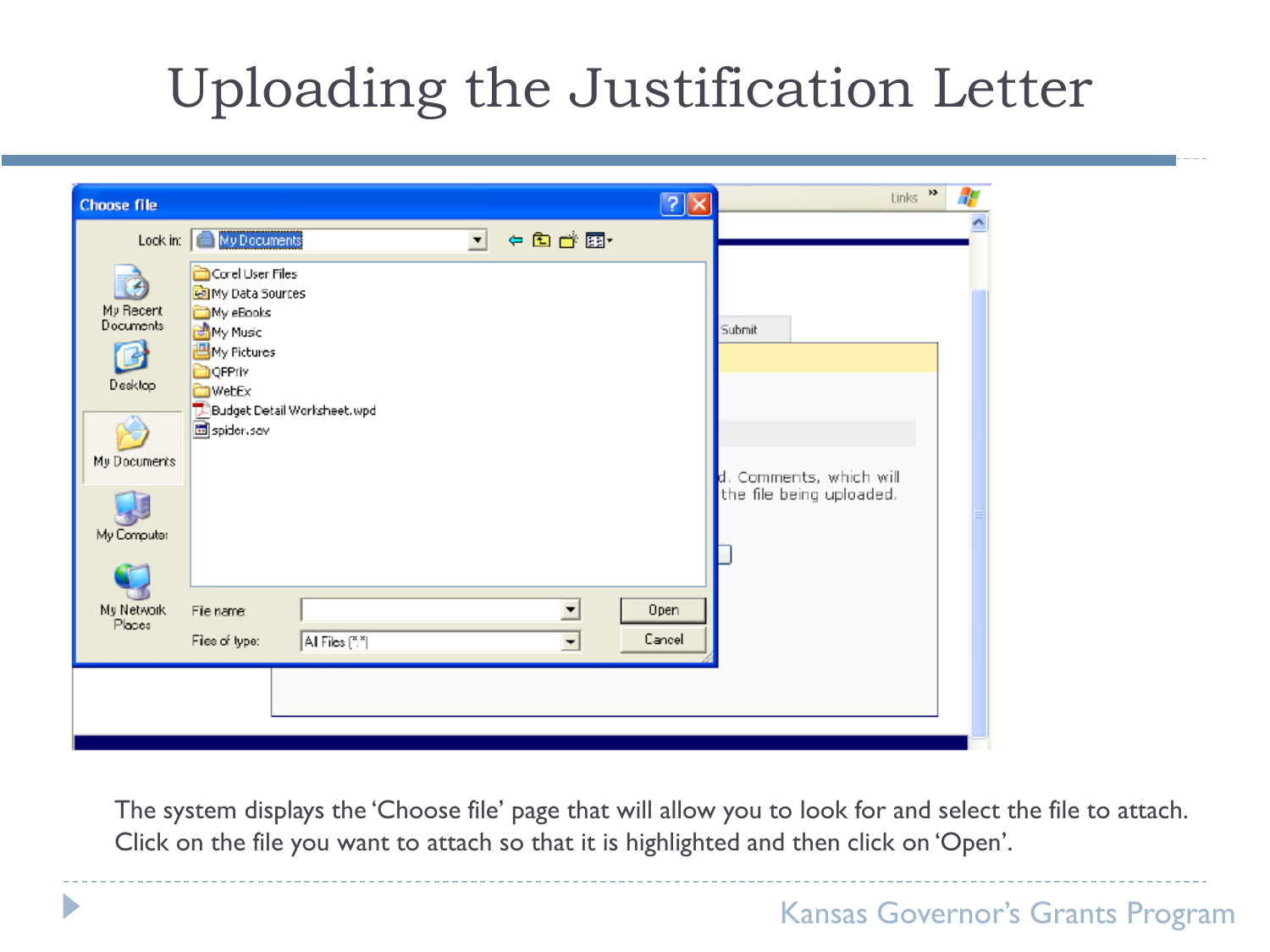|                                           | Project Number SAMPLE-AWARD   |                                                                 |  |
|-------------------------------------------|-------------------------------|-----------------------------------------------------------------|--|
| My Account<br>Home                        |                               |                                                                 |  |
| Change E-mail                             | General Info.<br>Budget       | Attachments<br>Reports<br>Submit                                |  |
| Change Password                           |                               |                                                                 |  |
| Log Out                                   | Attachments: File Information |                                                                 |  |
|                                           |                               | Use the tabs above to navigate through the application process. |  |
| Site Navigation<br>Grant Portal           |                               |                                                                 |  |
| Home                                      | Type:                         | 뼨                                                               |  |
| Contact Us                                | Name:                         | Budget Revision [current date].doc                              |  |
|                                           | Date added:                   | 2007-12-19 15:15                                                |  |
| << Governor's Grants<br>Program home page | Size:                         | 19KB                                                            |  |
| << Kansas Web site                        | Comments:                     |                                                                 |  |
|                                           | Continue                      |                                                                 |  |

A verification page will display the filename, date added, and size. If this information is correct, click on the 'Continue' button on the bottom of the screen.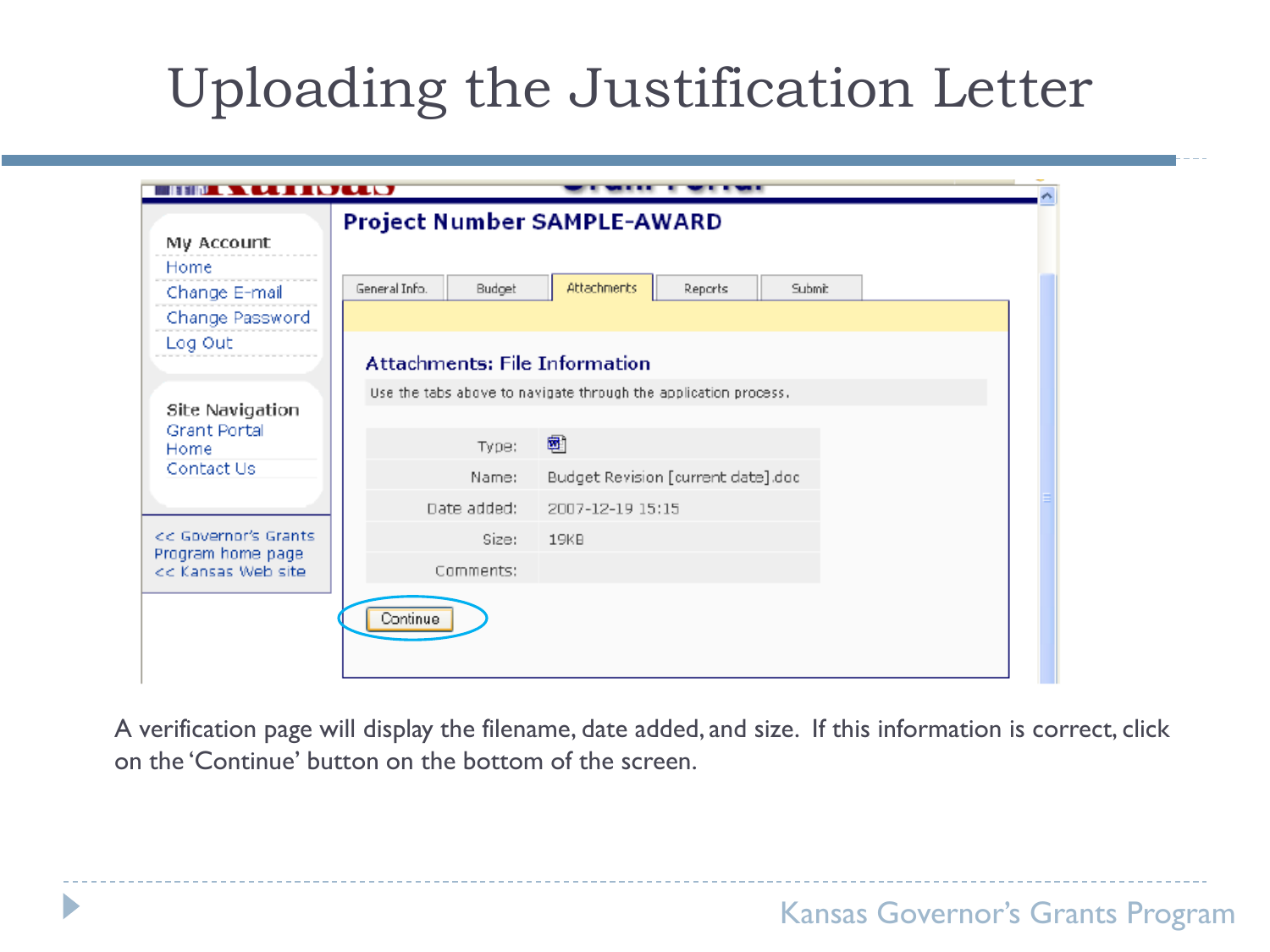| <b>Office of the Governor</b>                                    | Governor's Grants Program<br>Grant Portal                                                                                                                                                                                                                               |  |
|------------------------------------------------------------------|-------------------------------------------------------------------------------------------------------------------------------------------------------------------------------------------------------------------------------------------------------------------------|--|
| My Account<br>Home<br>Change E-mail<br>Change Password           | Project Number SAMPLE-AWARD<br><b>Attachments</b><br>General Info.<br><b>Budget</b><br>Submit<br><b>Reports</b>                                                                                                                                                         |  |
| Log Out                                                          | <b>Attachment Confirmation</b><br>Use the tabs above to navigate through the application process.                                                                                                                                                                       |  |
| <b>Site Navigation</b><br><b>Grant Portal Home</b><br>Contact Us | The minimum number of attachments required for this grant application have been<br>uploaded. More attachments may be added by selecting the link below. If there are not any<br>additional attachments, continue to another section by selecting one of the tabs above. |  |
| << Governor's Grants<br>Program home page<br><< Kansas Web site  | If this was the last section that needed to be completed for this application, please move<br>directly to the Submit tab. If for any reason the information in this section needs modified, this<br>can be done in the Submit tab.                                      |  |
|                                                                  | Add Attachment                                                                                                                                                                                                                                                          |  |

You will be taken back to the Attachment Confirmation page. (To see if the file is attached, click on the 'Add Attachment' again to view the list of all attached documents.

D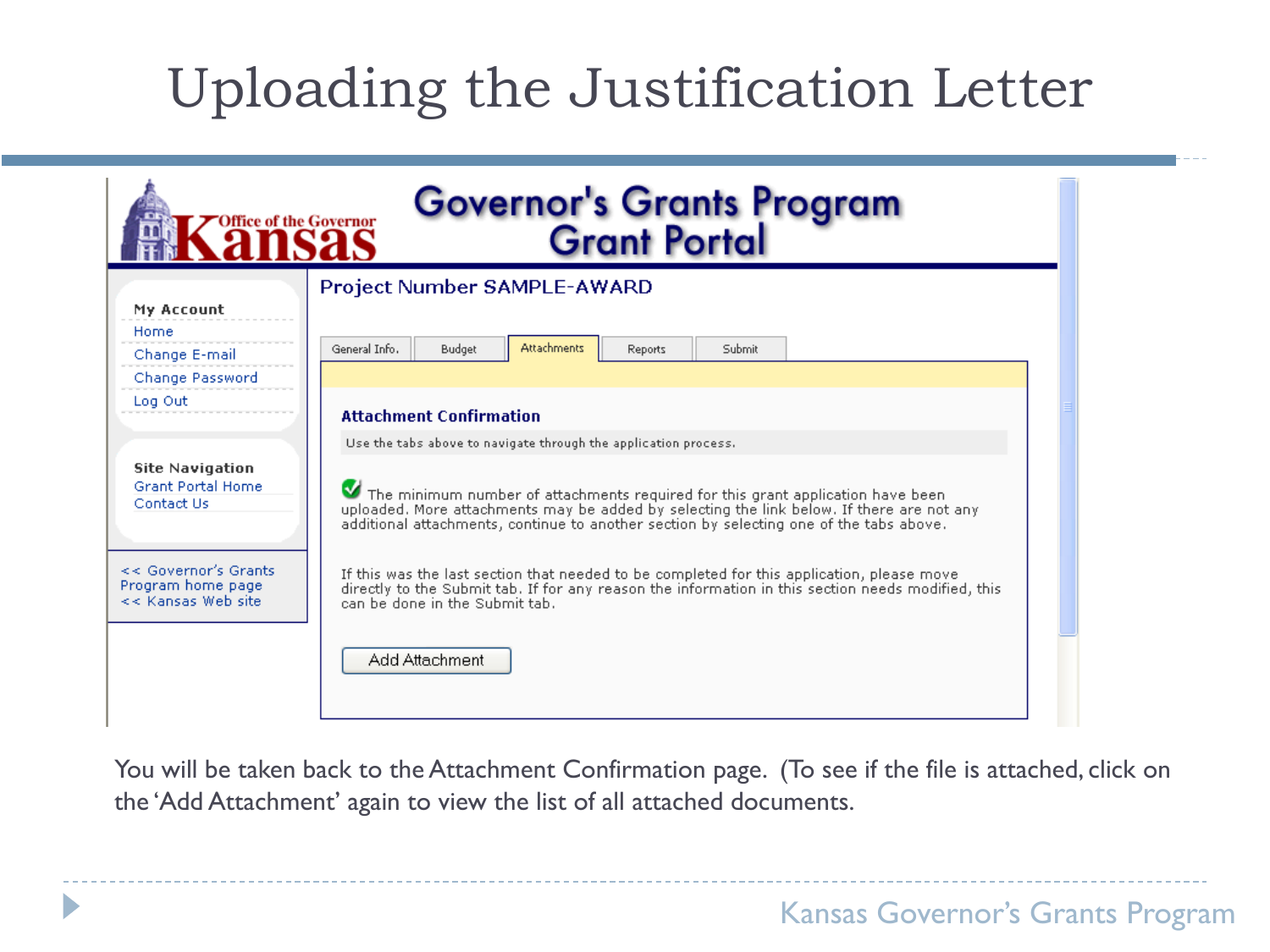#### Budget Revision Example

**Turnover in the Volunteer Coordinator position resulted in** unused funds in that line item that could be moved to the health insurance line item to offset unexpected increases in costs. In this example the Volunteer Coordinator position became vacant after the first 2 months of the grant, then was open for a month, and was then filled with a newly hired Volunteer Coordinator. The position was originally scheduled for a 3% cost-of-living increase after 6 months. The new Volunteer Coordinator will start at \$15.00/hour with no increase during this grant project. In addition, the new Volunteer Coordinator will not be eligible for health insurance for the first 30 days of employment.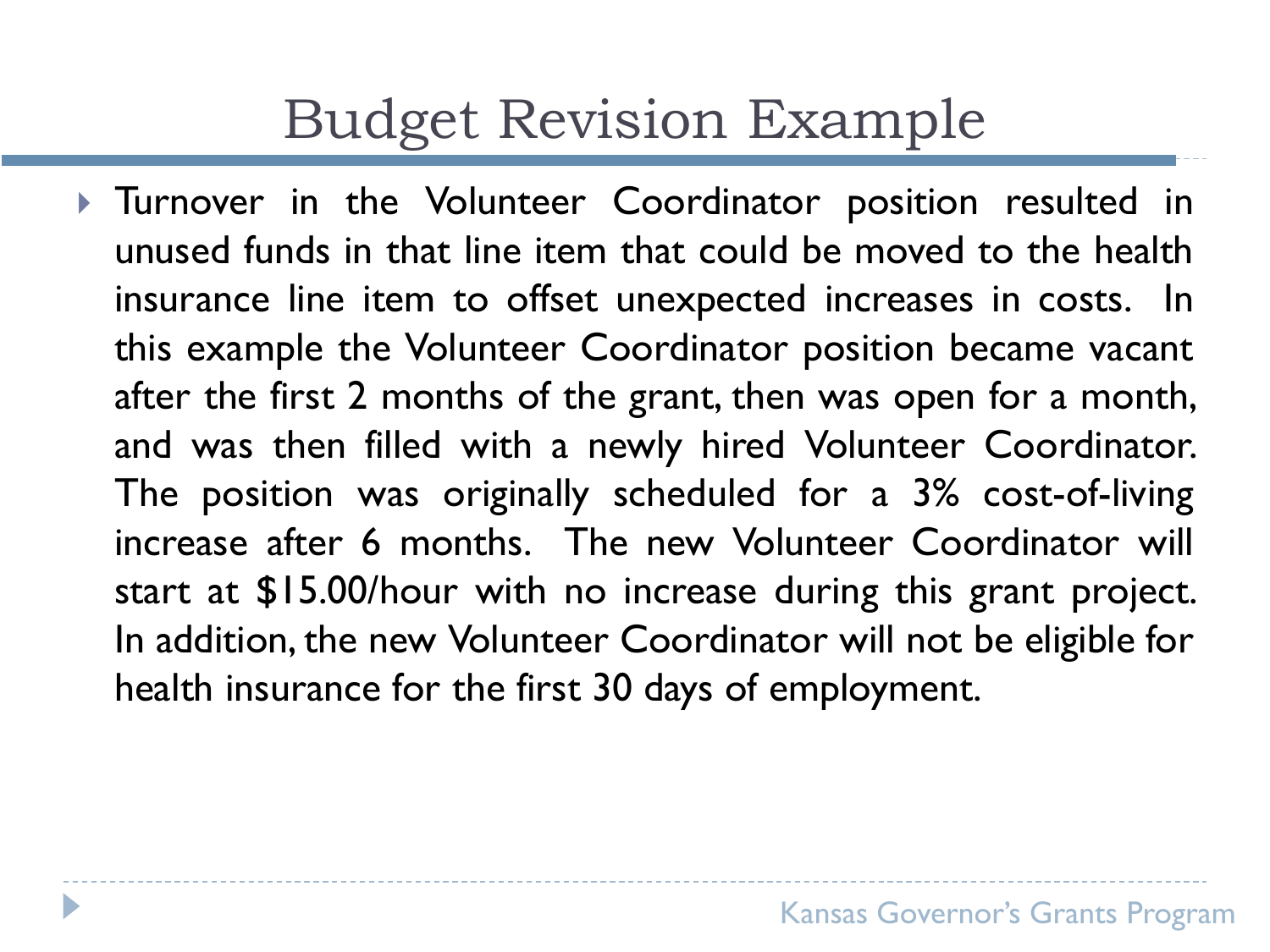#### Budget Revision Example

| Volunteer Coordinator calculation before<br>budget revision:<br>This example shows the Volunteer<br>Coordinator position calculated for 6 months<br>at \$15/hour with a 3% cost of living<br>increase for 6 months. | Volunteer Coordinator calculation after<br>the budget revision:<br>This example shows the Volunteer<br>Coordinator position funded at \$15/hour for<br>1912 hours for 11 months with no cost of<br>living increase. |  |  |  |  |
|---------------------------------------------------------------------------------------------------------------------------------------------------------------------------------------------------------------------|---------------------------------------------------------------------------------------------------------------------------------------------------------------------------------------------------------------------|--|--|--|--|
| <b>Budget: Personnel Verification</b>                                                                                                                                                                               | <b>Budget: Personnel Verification</b>                                                                                                                                                                               |  |  |  |  |
|                                                                                                                                                                                                                     |                                                                                                                                                                                                                     |  |  |  |  |
| Use the tabs above to navigate through the application process.                                                                                                                                                     | Use the tabs above to navigate through the application process.                                                                                                                                                     |  |  |  |  |
| Indicates required information                                                                                                                                                                                      | $\blacktriangleright$ Indicates required information                                                                                                                                                                |  |  |  |  |
| <b>Title: Volunteer Coordinator</b>                                                                                                                                                                                 | Title: Volunteer Coordinator                                                                                                                                                                                        |  |  |  |  |
| Position Status: Existing                                                                                                                                                                                           | Position Status: Existing                                                                                                                                                                                           |  |  |  |  |
| Dollar Amount: \$25,334                                                                                                                                                                                             | Dollar Amount: \$22,944                                                                                                                                                                                             |  |  |  |  |
| Recruits, trains, schedules and supervises volunteers who<br>Description: work directly with victims: \$15.00/hour X 1,040 hours +<br>\$15.45 X 1,040 hours X 80% = \$25,334                                        | Recruits, trains, schedules and supervises volunteers who<br>Description: work directly with victims: \$15.00/hour X 1,912 hours X<br>$80\% = $22,944$                                                              |  |  |  |  |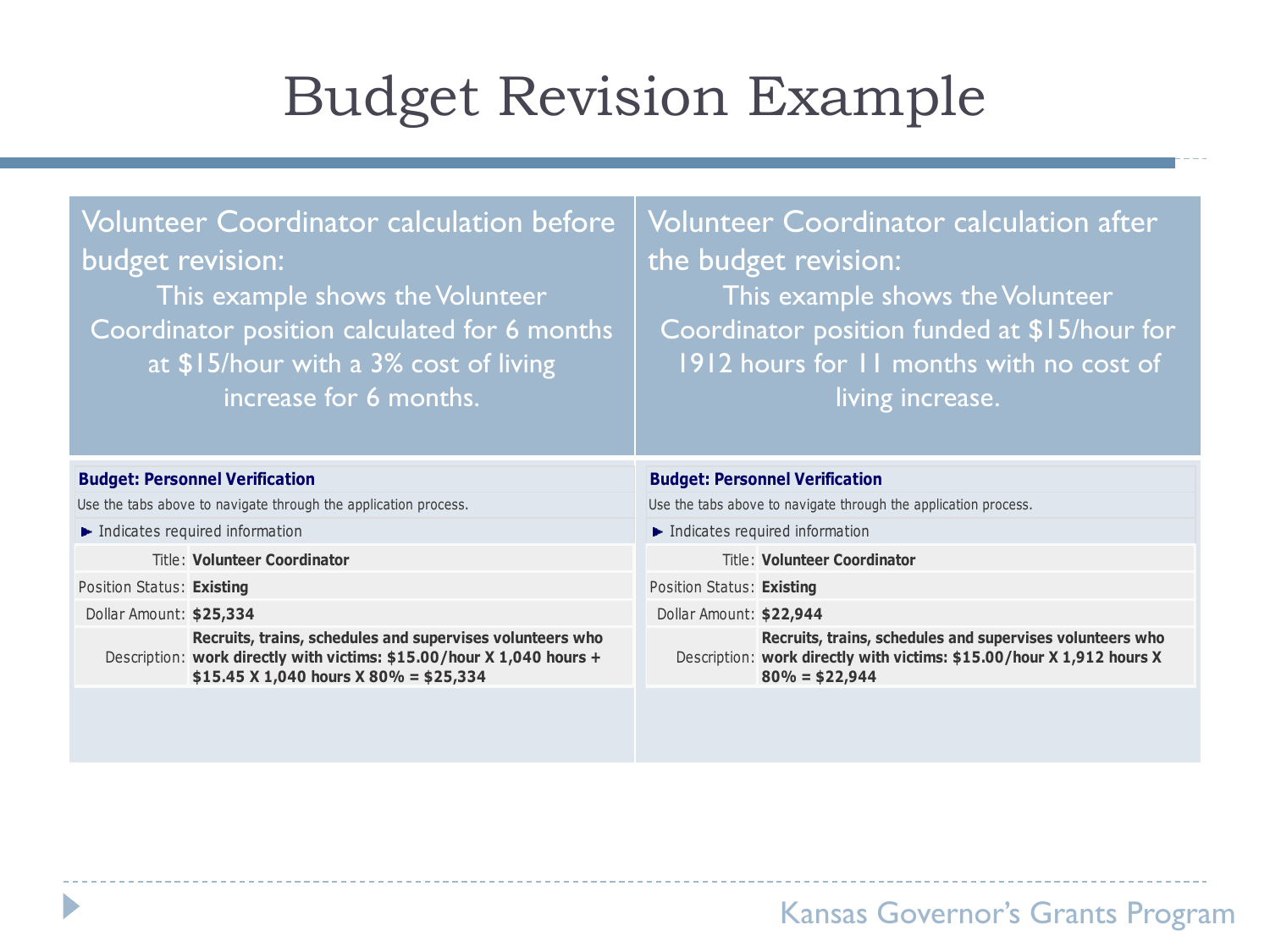## Budget Revision Example

| Health insurance calculation<br>before budget revision                                               | Health insurance calculation after<br><b>budget revision</b>                                                            |
|------------------------------------------------------------------------------------------------------|-------------------------------------------------------------------------------------------------------------------------|
| <b>Budget: Fringe Benefit Verification</b>                                                           | <b>Budget: Fringe Benefit Verification</b>                                                                              |
| Use the tabs above to navigate through the application process.                                      | Use the tabs above to navigate through the application process.                                                         |
| $\blacktriangleright$ Indicates required information                                                 | $\blacktriangleright$ Indicates required information                                                                    |
| <b>Type Health Insurance</b>                                                                         | <b>Type Health Insurance</b>                                                                                            |
| Dollar Amount: \$2,832                                                                               | Dollar Amount: \$3,280                                                                                                  |
| Health Insurance for Vol Coordinator: \$350/month X 12<br>Description:<br>months $X .8$ FTE = \$2832 | Health Insurance for Vol Coordinator: \$350/month X 2<br>Description: months + 425/month X 8 months X .8 FTE = $$3,280$ |
|                                                                                                      |                                                                                                                         |

Please see the "Writing a Grant Project Budget" guide under the Grant Application Tips section at <https://grants.ks.gov/resources/getting-started> for more examples of budget line item descriptions.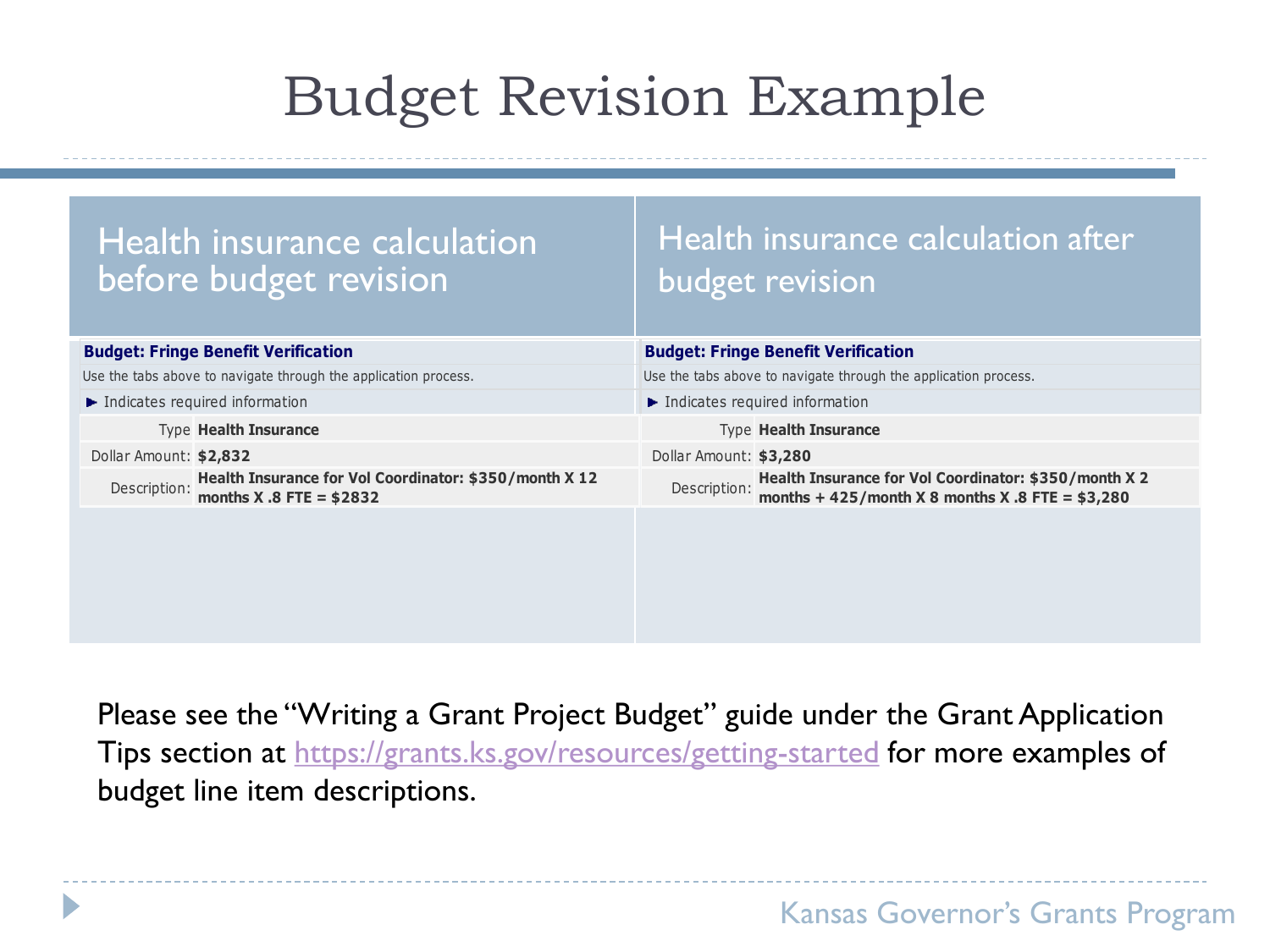## Helpful Hint

 Grant project budget information should be kept in a spreadsheet document, with separate sheets for each revision, with descriptions and computations that can be copied and pasted into the Grant Portal

|                   | $\mathsf{A}$ | B                       | C                                                                        | D |
|-------------------|--------------|-------------------------|--------------------------------------------------------------------------|---|
| 1                 |              |                         |                                                                          |   |
| $\overline{2}$    |              |                         |                                                                          |   |
| 3                 |              |                         |                                                                          |   |
| 4                 |              |                         |                                                                          |   |
| 5                 |              | Title:                  | <b>Volunteer Coordinator</b>                                             |   |
| 6                 |              | Position:               | <b>Existing</b>                                                          |   |
| 7                 |              | Dollar Amount: \$22,944 |                                                                          |   |
|                   |              |                         | Recruits, trains, schedules, and supervises volunteers who work directly |   |
| 8                 |              | Description:            | with victims: \$15.00/hour x 1912 hours x 80%=\$22,944                   |   |
| $\overline{9}$    |              |                         |                                                                          |   |
| 10                |              | Type:                   | <b>Health Insurance</b>                                                  |   |
| 11                |              | Dollar Amount:          | \$3,280                                                                  |   |
|                   |              |                         | Health Insurance for Vol Coordinator: \$350/month x 2 months +           |   |
| $12 \overline{ }$ |              | Description:            | \$425/month x 8 monts x .8 FTE=\$3,280                                   |   |
| 13                |              |                         |                                                                          |   |
| 14                |              |                         |                                                                          |   |
| 15                |              |                         |                                                                          |   |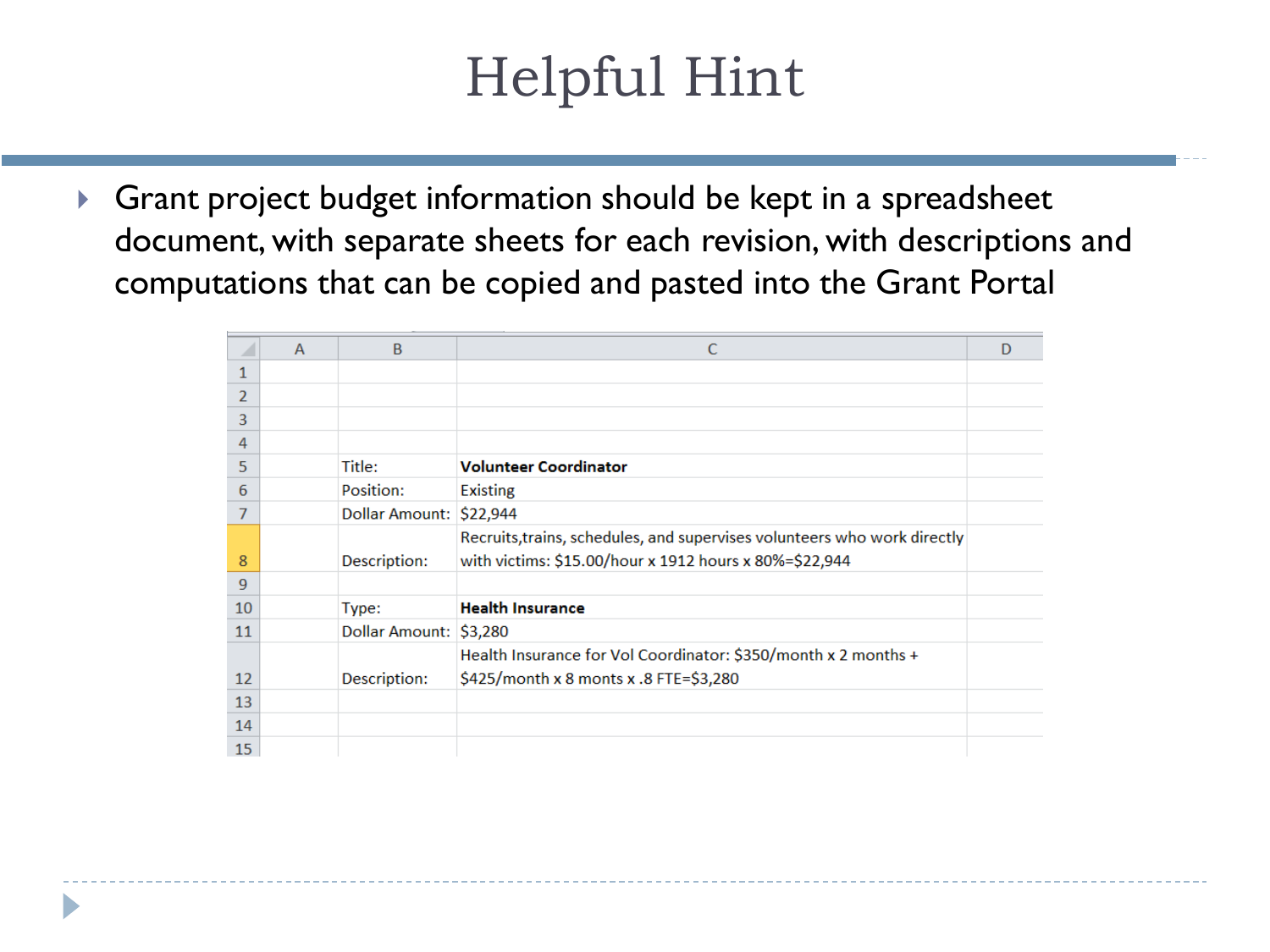# Reminders

- ▶ Be certain to include the date the change is effective.
- ▶ Do not wait until the end of the grant project period to purchase equipment or large amounts of supplies.
- $\blacktriangleright$  Justify not supplanting if increasing the percentage of grant funds in any line item or if adding a line item. The simple explanation for justifying that you are not supplanting is to explain "what funding source paid for this item previously, and why can't that funding source continue to pay for this item."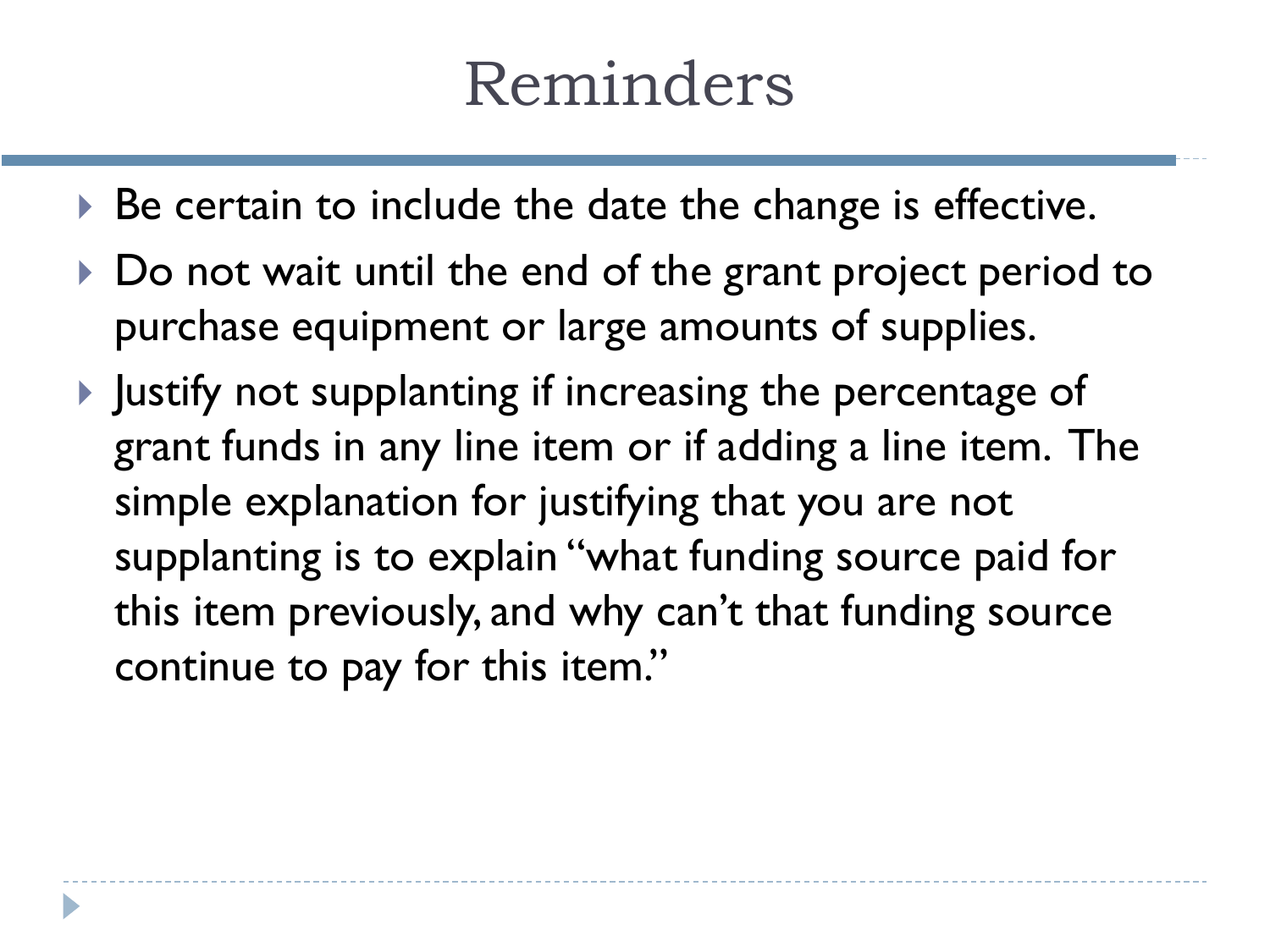- ▶ When ready to submit the budget revision request, be sure to go to the Submit tab and click the "Submit Revision" button.
- ▶ When the budget revision has been submitted you will see the message below.



After the revision has been successfully submitted, the information can no longer be edited, but can be viewed.